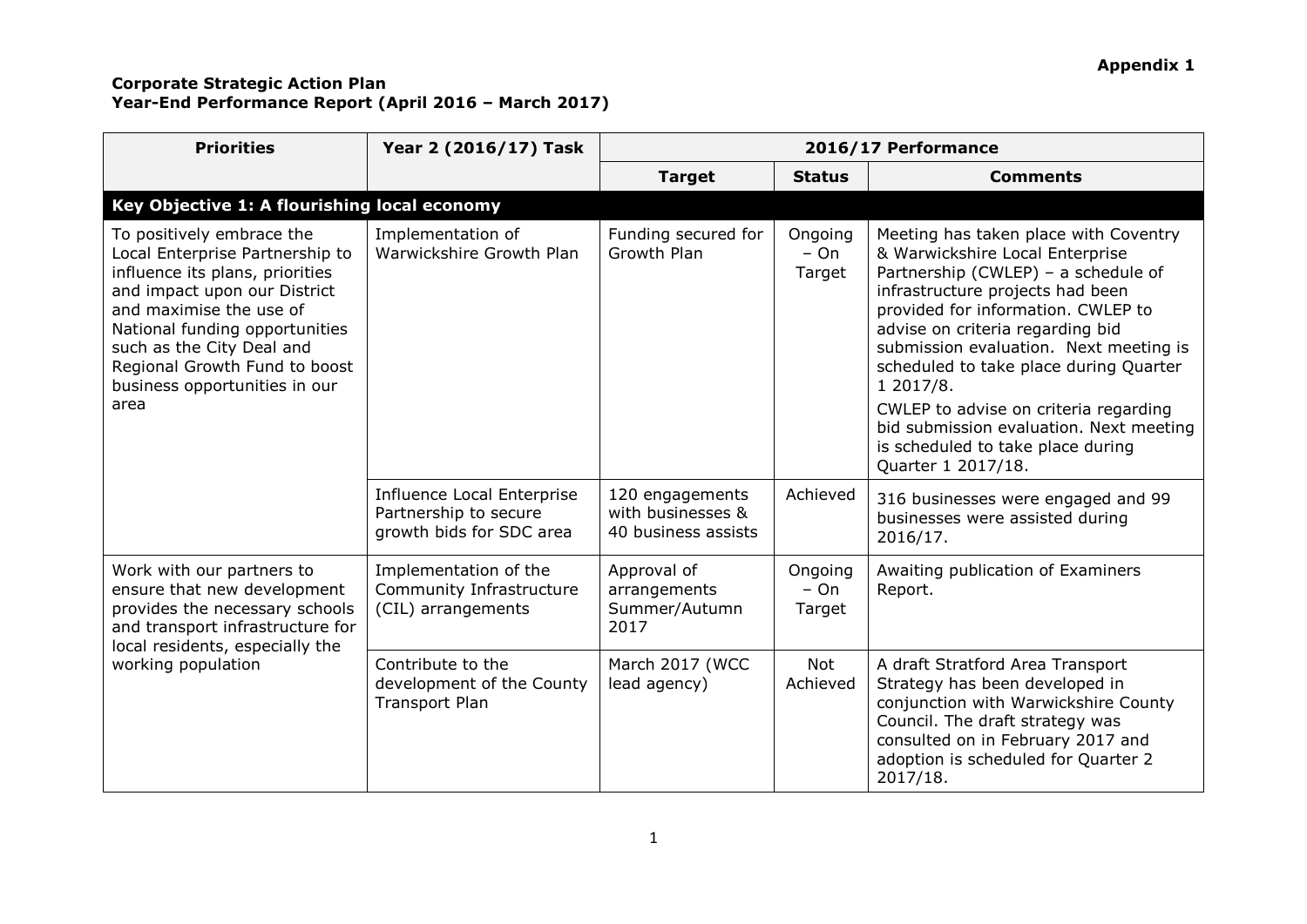| <b>Priorities</b>                                                                                                                                                                                     | Year 2 (2016/17) Task                                                            | 2016/17 Performance               |                             |                                                                                                                                                                                                                                                                                                                                                                                                                                                                                                                                                               |
|-------------------------------------------------------------------------------------------------------------------------------------------------------------------------------------------------------|----------------------------------------------------------------------------------|-----------------------------------|-----------------------------|---------------------------------------------------------------------------------------------------------------------------------------------------------------------------------------------------------------------------------------------------------------------------------------------------------------------------------------------------------------------------------------------------------------------------------------------------------------------------------------------------------------------------------------------------------------|
|                                                                                                                                                                                                       |                                                                                  | <b>Target</b>                     | <b>Status</b>               | <b>Comments</b>                                                                                                                                                                                                                                                                                                                                                                                                                                                                                                                                               |
| Maximise the benefit of the<br>local tourist industry including<br>support for the local<br><b>Destination Management</b><br>Organisation, Shakespeare's<br>England                                   | Implementation of<br><b>Destination Management</b><br>Plan                       | Ongoing $-$ as per<br>action plan | Ongoing<br>$- On$<br>Target | The DMP Priority leads have reported<br>their activity updates via Trello which<br>has been set up to monitor progress<br>against the DMP.<br>New Shakespeare's England website to<br>be launched during Quarter 1 2017/18.<br>Waterways bid submitted to VE. Visitor<br>pass in development approach.<br>Approach to research and data collected<br>being reviewed for implementation in<br>Quarter 2 2017/18. Consultation on<br>draft Stratford Area Transport Strategy<br>completed this quarter. Feedback will be<br>evaluated during Quarter 1 2017/18. |
| To support further<br>development of the broadband<br>infrastructure across our<br>District which will assist<br>businesses with the<br>connections they require                                      | Implementation of BDUK<br>Contract 2 Phase 2                                     | March 2017                        | Achieved                    | Contract 2 Parts 1 and 2, in line with<br>plan, due for completion in 2019.<br>Contract 3 out to Tender, responses by<br>2nd May 2017.                                                                                                                                                                                                                                                                                                                                                                                                                        |
| Key Objective 2: People and their environment                                                                                                                                                         |                                                                                  |                                   |                             |                                                                                                                                                                                                                                                                                                                                                                                                                                                                                                                                                               |
| Facilitate the delivery of<br>housing targets including<br>working with developers to<br>identify suitable land and<br>locations for developments and<br>ensuring 35% affordable<br>housing provision | Adoption of the Canal<br><b>Quarter Supplementary</b><br>Planning Document (SPD) | Spring 2018                       | Ongoing<br>$- On$<br>Target | Revised Local Development Scheme<br>(LDS) approved December 2016 with<br>adoption expected in April 2018.<br>Consultants appointed to undertake<br>urban design analysis and work<br>underway. Preparation of SPD on track.                                                                                                                                                                                                                                                                                                                                   |
|                                                                                                                                                                                                       | Adoption and<br>implementation of Core<br>Strategy                               | June 2016                         | Achieved                    | Core Strategy adopted July 2016.                                                                                                                                                                                                                                                                                                                                                                                                                                                                                                                              |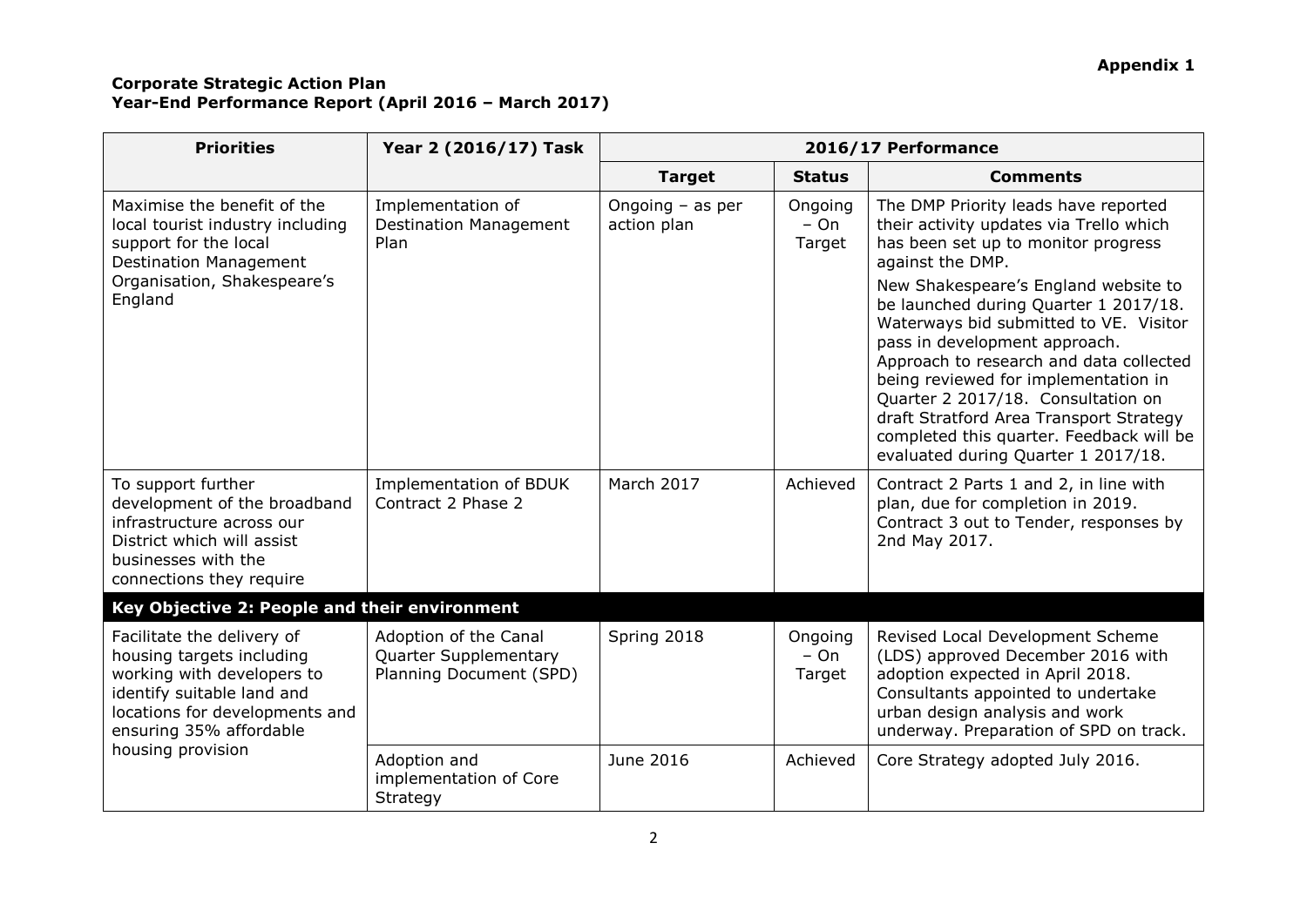| <b>Priorities</b>                                                                                                             | Year 2 (2016/17) Task                                                                                                                          | 2016/17 Performance |                             |                                                                                                                                                                                                                                                                                                                                                                                                               |
|-------------------------------------------------------------------------------------------------------------------------------|------------------------------------------------------------------------------------------------------------------------------------------------|---------------------|-----------------------------|---------------------------------------------------------------------------------------------------------------------------------------------------------------------------------------------------------------------------------------------------------------------------------------------------------------------------------------------------------------------------------------------------------------|
|                                                                                                                               |                                                                                                                                                | <b>Target</b>       | <b>Status</b>               | <b>Comments</b>                                                                                                                                                                                                                                                                                                                                                                                               |
| Embrace the landscape and<br>environmental protection<br>provided by our Core Strategy<br>when considering new<br>development | Undertake a review in<br>relation to the<br>implementation of the<br>landscape and<br>environmental issues<br>included within Core<br>Strategy | <b>March 2017</b>   | Achieved                    | All planning decisions are now made in<br>accordance with all provisions of the<br>Core Strategy including the landscape<br>and environmental policies. All planning<br>appeal decisions are reviewed to assess<br>correct application of these policies.                                                                                                                                                     |
|                                                                                                                               | Undertake the Green Belt<br>review following the<br>adoption of Core Strategy                                                                  | <b>March 2017</b>   | Achieved                    | Technical work undertaken by LUC on<br>behalf of the Coventry and Warwickshire<br>authorities completed.                                                                                                                                                                                                                                                                                                      |
|                                                                                                                               | Development of design<br>guides required to<br>implement Core Strategy                                                                         | Spring 2018         | Ongoing<br>$- On$<br>Target | Revised timetable for preparation of<br>SPDs agreed December 2016: Canal<br>Quarter SPD - stakeholder engagement<br>ongoing & public consultation scheduled<br>from September 2017; Long Marston<br>Airfield SPD - stakeholder engagement<br>from March 2017; Development<br>Requirements SPD - stakeholder<br>engagement ongoing and member<br>workshop held February with public<br>consultation June 2017. |
| Promote Health and Wellbeing<br>including playing an active role<br>in the Warwickshire Health and<br>Wellbeing Board         | Continue to participate in<br>the Warwickshire Health &<br>Wellbeing Board                                                                     | Ongoing             | Achieved                    | The role is currently being undertaken<br>by the Chair of OSC and reporting back<br>to the Portfolio Holder.                                                                                                                                                                                                                                                                                                  |
|                                                                                                                               | Develop the Warwickshire<br>Health & Wellbeing Action<br>Plan                                                                                  | September 2016      | Achieved                    | The Action plan was presented to the<br>Health and Wellbeing Board in<br>September.                                                                                                                                                                                                                                                                                                                           |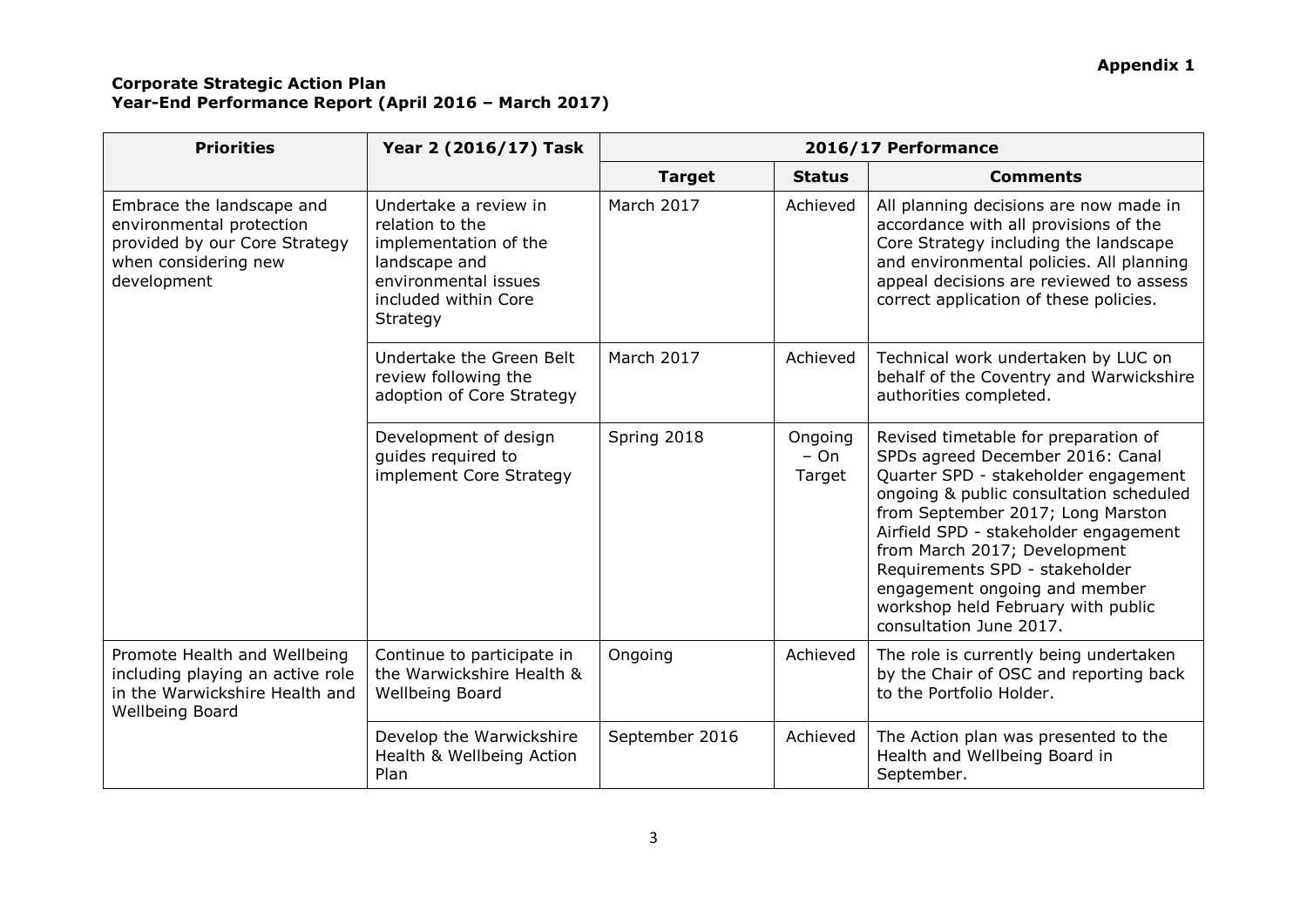| <b>Priorities</b>                                                            | Year 2 (2016/17) Task                                                                                                                                                          | 2016/17 Performance               |                             |                                                                                                                                                                                                                                                                                                                                                                                                                                                                                                                                                                                                                                                                                                                                                                                                                                                               |
|------------------------------------------------------------------------------|--------------------------------------------------------------------------------------------------------------------------------------------------------------------------------|-----------------------------------|-----------------------------|---------------------------------------------------------------------------------------------------------------------------------------------------------------------------------------------------------------------------------------------------------------------------------------------------------------------------------------------------------------------------------------------------------------------------------------------------------------------------------------------------------------------------------------------------------------------------------------------------------------------------------------------------------------------------------------------------------------------------------------------------------------------------------------------------------------------------------------------------------------|
|                                                                              |                                                                                                                                                                                | <b>Target</b>                     | <b>Status</b>               | <b>Comments</b>                                                                                                                                                                                                                                                                                                                                                                                                                                                                                                                                                                                                                                                                                                                                                                                                                                               |
|                                                                              | Implement appropriate<br>actions identified by the<br>Overview & Scrutiny<br>Committee and approved<br>by The Cabinet in terms of<br>being a Dementia Friendly<br>Organisation | Ongoing $-$ as per<br>action plan | Ongoing<br>$- On$<br>Target | Actions which have been started or are<br>ongoing $-6$ ;<br>Completed actions - 27;<br>Uninitiated actions $-1$<br>The Action Plan has been delivered with<br>the exception of one activity that can no<br>longer be completed.                                                                                                                                                                                                                                                                                                                                                                                                                                                                                                                                                                                                                               |
| Ensure the Crime and Disorder<br>reduction strategy actions are<br>delivered | <b>Implement the Action Plans</b><br>for Violence, Anti-Social<br><b>Behaviour and Rural Crime</b>                                                                             | Ongoing $-$ as per<br>action plan | Ongoing<br>$- On$<br>Target | 1) Violence Action Plan - 43 point plan<br>consisting of education, prevention and<br>enforcement. Key achievements incl.<br>busy nights calendar to target partner<br>and volunteer resources to key dates<br>and hotspots. Re-launch of the<br>Bardwatch pub and retail watch<br>scheme. Promoting the 'Going out<br>staying safe' campaign.<br>2) ASB Action Plan - 25 point plan, key<br>achievements include: relaunch of the<br>street begging campaign; partnership<br>working resulted in 89% of high risk<br>ASB victims reducing their risk within 6<br>months.<br>3) Rural Crime Action Plan - Police and<br>Crime Commissioner funding secured<br>for the Rural Crime Coordinator post for<br>2016/17 and 2017/18.<br>5 point plan addressing:<br>Vulnerable adults - awareness<br>campaigns re. bogus callers,<br>domestic abuse and hate crime; |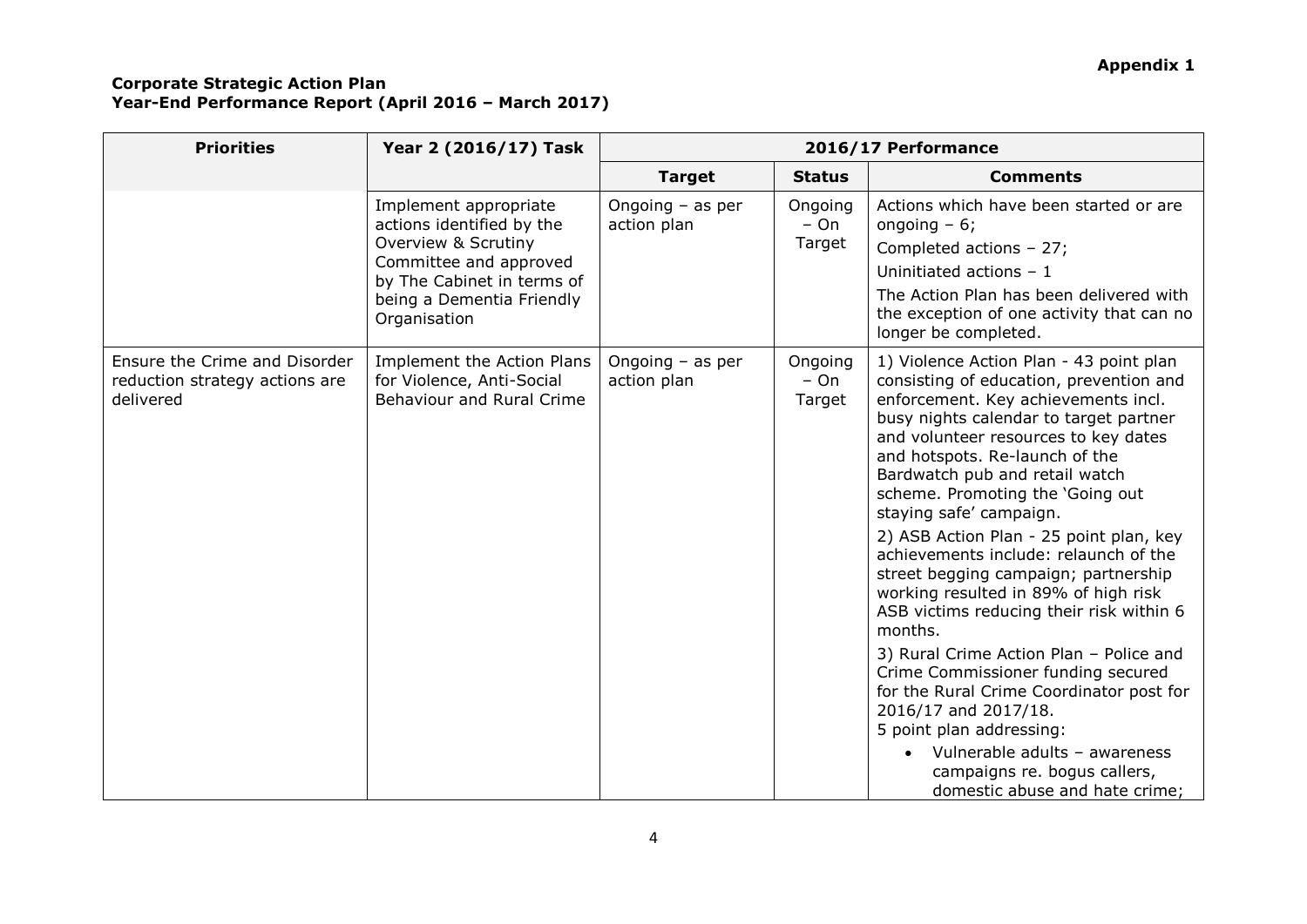| <b>Priorities</b>                                 | Year 2 (2016/17) Task                                                                                    | 2016/17 Performance |                             |                                                                                                                                                                                                                                                                                                                                                                                                                                                                                                                                                     |
|---------------------------------------------------|----------------------------------------------------------------------------------------------------------|---------------------|-----------------------------|-----------------------------------------------------------------------------------------------------------------------------------------------------------------------------------------------------------------------------------------------------------------------------------------------------------------------------------------------------------------------------------------------------------------------------------------------------------------------------------------------------------------------------------------------------|
|                                                   |                                                                                                          | <b>Target</b>       | <b>Status</b>               | <b>Comments</b>                                                                                                                                                                                                                                                                                                                                                                                                                                                                                                                                     |
|                                                   |                                                                                                          |                     |                             | High Risk /Vulnerable Victims -<br>$\bullet$<br>targeted crime prevention advice<br>and security equipment loan;<br>Community Sustainability -<br>property marking kits provided<br>to over 40 town & parish councils<br>and community groups. Eyes and<br>Paws Watch campaign launched;<br>Responding to crime trends -<br>successful interventions re.<br>vehicle and equipment thefts;<br>Agricultural Crime - training<br>event provided for over 40<br>participants. Farmers event (in<br>partnership with NFU) - over 60<br>farmers attended. |
|                                                   | Continue to review funding<br>opportunities in relation to<br>the CCTV function                          | Ongoing             | Ongoing<br>$- On$<br>Target | Town & Parish Councils with CCTV have<br>continued to contribute to the scheme<br>(£49,000 pa). S106 requests for CCTV<br>sought from developers for new<br>cameras to mitigate the crime and<br>disorder impact of new developments -<br>(£494,554 secured over 10 years).                                                                                                                                                                                                                                                                         |
| Minimise the amount of waste<br>going to landfill | Support Warwickshire<br>Waste Partnership<br>initiatives relating to waste<br>minimisation and recycling | Ongoing             | Achieved                    | The Council has continued to be<br>represented at the SWWP.                                                                                                                                                                                                                                                                                                                                                                                                                                                                                         |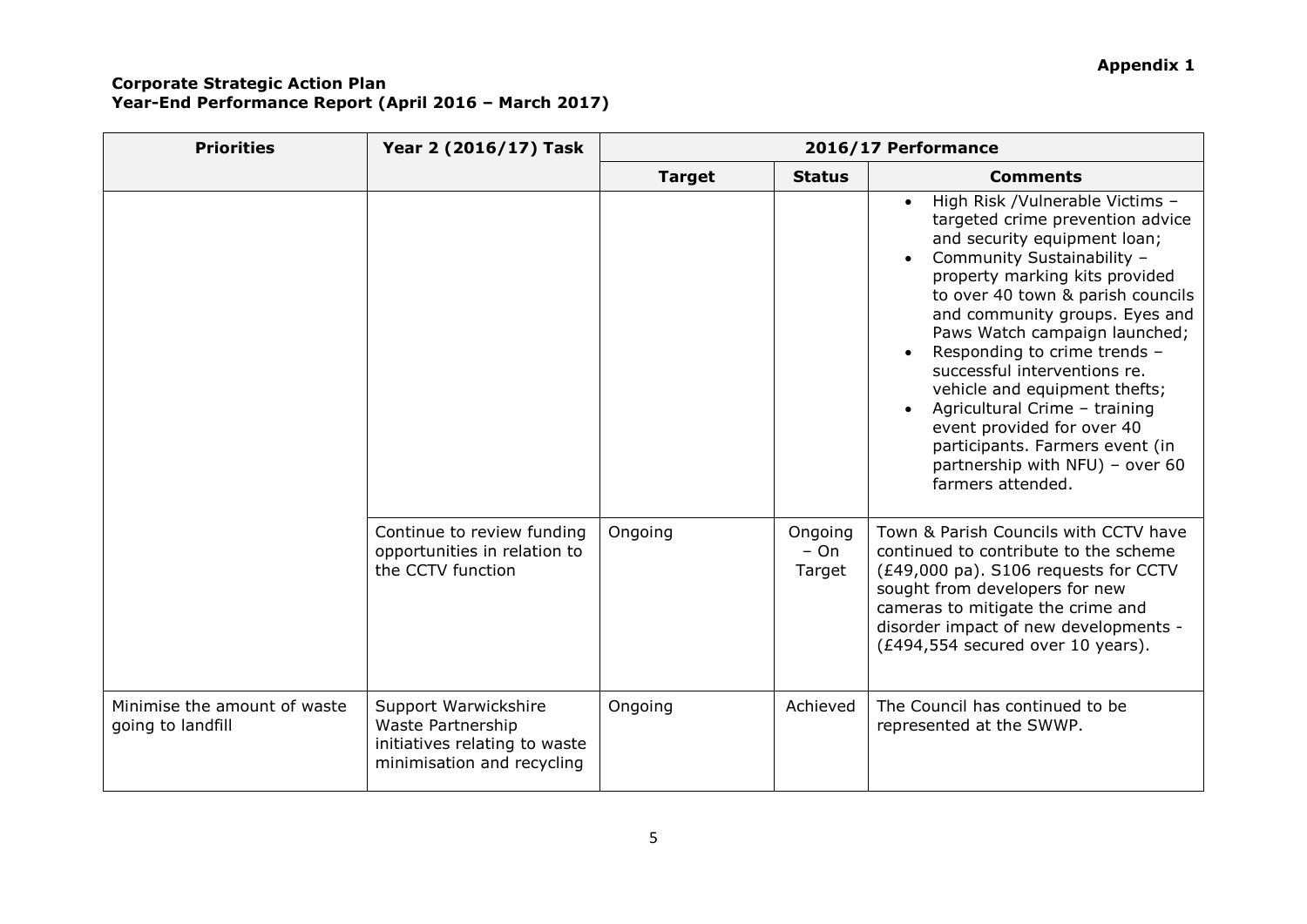| <b>Priorities</b>                                                                                                              | Year 2 (2016/17) Task                                                           | 2016/17 Performance |                        |                                                                                                                                                                                                                                                                                                                                                                                                                                                                                    |
|--------------------------------------------------------------------------------------------------------------------------------|---------------------------------------------------------------------------------|---------------------|------------------------|------------------------------------------------------------------------------------------------------------------------------------------------------------------------------------------------------------------------------------------------------------------------------------------------------------------------------------------------------------------------------------------------------------------------------------------------------------------------------------|
|                                                                                                                                |                                                                                 | <b>Target</b>       | <b>Status</b>          | <b>Comments</b>                                                                                                                                                                                                                                                                                                                                                                                                                                                                    |
| Identify long term solutions to<br>particular sites throughout the<br>District which are detrimental<br>to the local community | Examine the potential for a<br>solution to improve the<br>Co-Op site in Studley | April 2016          | Achieved               | Following the success of the bid,<br>arrangements are underway to<br>implement improvements.                                                                                                                                                                                                                                                                                                                                                                                       |
|                                                                                                                                | Examine the potential for<br>solutions to the old HMV<br>store in Stratford     | October 2016        | Achieved               | A new retail outlet is now operating at<br>this site.                                                                                                                                                                                                                                                                                                                                                                                                                              |
| Key Objective 3: Responsible community leadership                                                                              |                                                                                 |                     |                        |                                                                                                                                                                                                                                                                                                                                                                                                                                                                                    |
| Seek opportunities to work<br>with our partners to achieve<br>benefits for our residents.<br>Expand our programme of           | Harmonisation of Financial<br>Management System<br>(Phase 1)                    | April 2016          | Achieved               |                                                                                                                                                                                                                                                                                                                                                                                                                                                                                    |
| sharing services with other<br>Councils                                                                                        | Implementation of Land<br>and Property Project across<br>4 Councils             | March 2017          | N/A                    | This was relevant when we shared<br>resources with Cherwell and South<br>Northants whilst working with South<br>Staffordshire Councils. This was based<br>on a Transformation Challenge Award<br>funding across the four Councils.<br>Following CDC and SNC no longer<br>sharing, and following an IEWM review<br>of our land and property systems, it was<br>concluded that there wasn't sufficient<br>scope for a single shared system<br>between the remaining two authorities. |
|                                                                                                                                | Determine an approach to<br>shared services                                     | March 2017          | <b>Not</b><br>Achieved | This item is deferred pending the<br>outcome of the Strategic Review. A<br>report will be presented to the Work<br>Stream 3 at the end of May 2017.                                                                                                                                                                                                                                                                                                                                |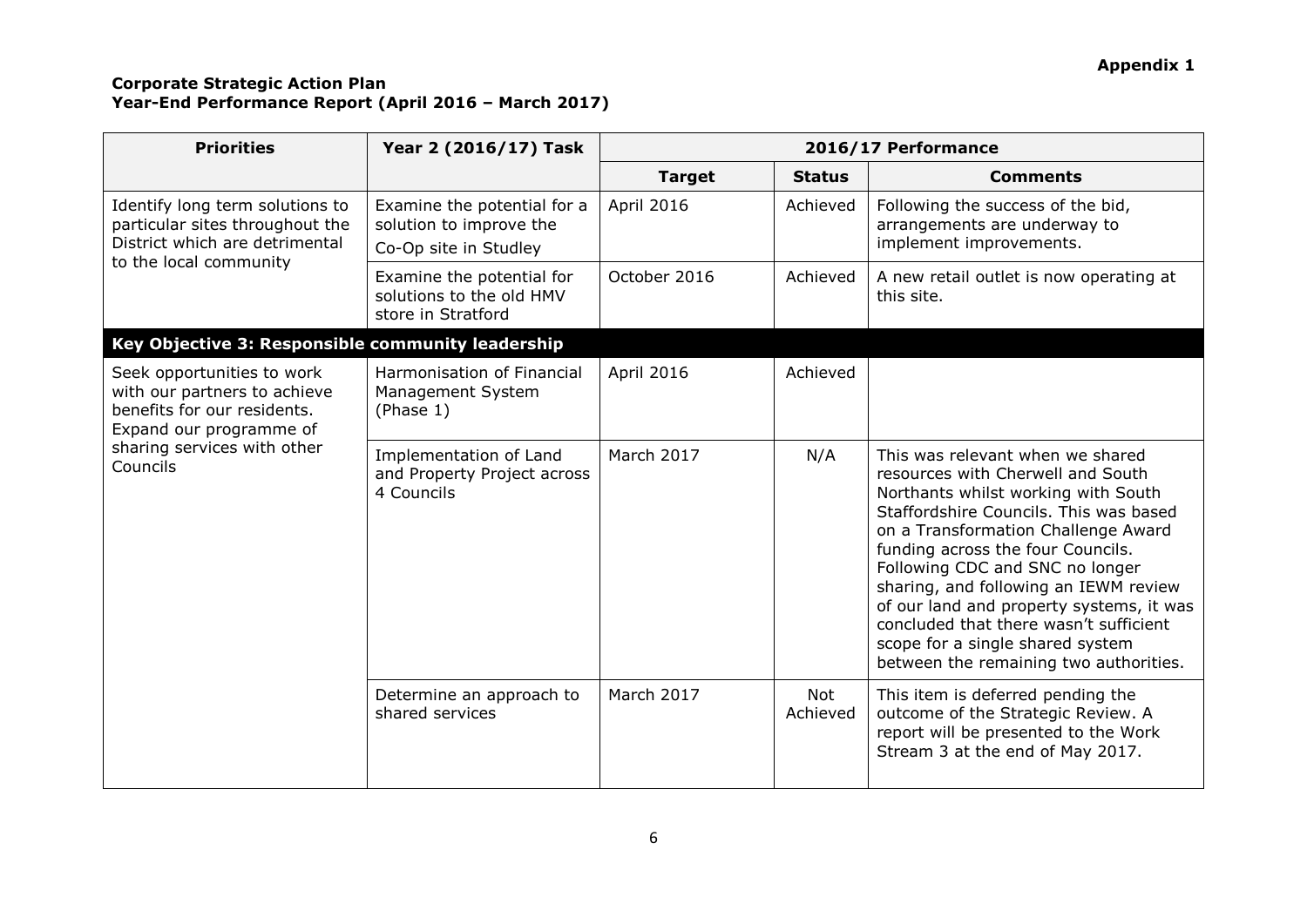| <b>Priorities</b>                                                                                                                                               | Year 2 (2016/17) Task                                                                                                                                                                                                    | 2016/17 Performance                                                |                               |                                                                                                                                                                                                |  |
|-----------------------------------------------------------------------------------------------------------------------------------------------------------------|--------------------------------------------------------------------------------------------------------------------------------------------------------------------------------------------------------------------------|--------------------------------------------------------------------|-------------------------------|------------------------------------------------------------------------------------------------------------------------------------------------------------------------------------------------|--|
|                                                                                                                                                                 |                                                                                                                                                                                                                          | <b>Target</b>                                                      | <b>Status</b>                 | <b>Comments</b>                                                                                                                                                                                |  |
| Supporting vulnerable people<br>especially those becoming<br>homeless, those adjusting to<br>benefit changes and those<br>needing supported<br>accommodation    | Implement a strategy to<br>set out a programme for<br>improving services for<br>homeless people and rough<br>sleepers and aim to ensure<br>that improved outcomes<br>are available to the least<br>privileged households | Ongoing $-$ as per<br>action plan                                  | Ongoing -<br>Not on<br>Target | Initial work has commenced but there<br>are limited resources to continue this<br>work due to the re-focussing of<br>priorities regarding additional demand<br>for temporary accommodation.    |  |
| Work with our partners to<br>improve the District's<br>infrastructure including<br>broadband, transportation,<br>education, utilities and<br>emergency services | Identification of a<br>programme for the<br>development of<br>infrastructure needs for the<br><b>District</b>                                                                                                            | <b>March 2017</b>                                                  | Achieved                      | Report to Cabinet in Quarter 1 2017/18<br>which will include list of 'shovel ready'<br>project proposals.                                                                                      |  |
| Identify opportunities to<br>improve access to local<br>services, especially those in<br>remote communities                                                     | Roll out additional<br><b>Customer Access Terminals</b><br>(CAT) across the District                                                                                                                                     | Wellesbourne,<br>Kineton and 1 Rural<br>(Long Compton<br>proposed) | <b>Not</b><br>Achieved        | Review of CAT effectiveness to be<br>undertaken before further sites rolled<br>out (scheduled 1st quarter of 2017/18).                                                                         |  |
|                                                                                                                                                                 | Maintenance of existing<br><b>Customer Access Terminals</b><br>(CAT) already in place<br>within the District                                                                                                             | Ongoing                                                            | Achieved                      | All current sites are operational. On-<br>going maintenance and support is being<br>provided when required.                                                                                    |  |
| Speak up for residents locally<br>and nationally so that local<br>communities are in a better<br>position to help themselves                                    | Continue to represent the<br>Council at the Local<br><b>Government Association</b><br>and the District Council's<br>Network                                                                                              | Ongoing                                                            | Achieved                      | Increased representation at regional<br>District Council Network (DCN) events.<br>Arrangements confirmed for attendance<br>at DCN Conference in February 2017<br>and DCN Assembly in May 2017. |  |